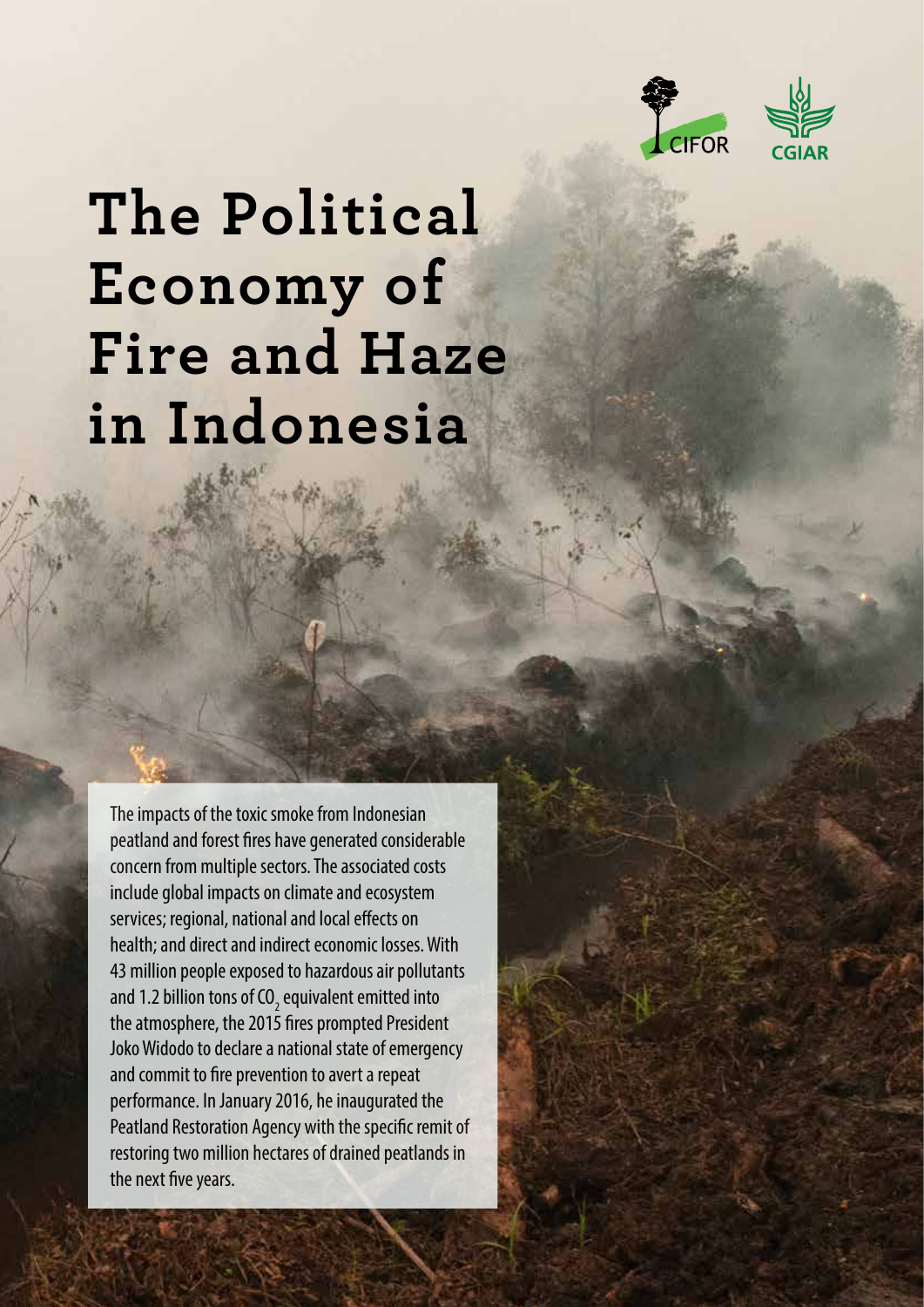# The Political Economy of Fire and Haze in Indonesia



**Project duration** Phase 1: 2015-2016

Phase 2: 2016-2017

## **Funding partner**

UK government

### **Objective**

To provide government, the private sector, civil society organizations and local communities in Indonesia with information, analysis and tools to identify and implement long-term solutions to fire and haze.



# **About the project**

Fires related to land use and land-use change in Indonesia are extensive, and now include peatland conversion fires in contested landscapes. The recent and rapid conversion of peatlands involves novel and complex drivers, and these contemporary changes mean new research is required.

In 2015, the Center for International Forestry Research (CIFOR) embarked on a project entitled "The Political Economy of Fire and Haze" to produce policy-relevant data to fill knowledge gaps and inform solutions. The project applies a trans-disciplinary approach to understanding the fires, and targets hotspots of land-use change in peatlands associated with fires.

The research covers issues related to the on-the-ground economic, socio-institutional and political dimensions contributing to widespread fire events. The project applies remote sensing and spatial technology to assess fire extent, policy performance and fire management interventions. The research also identifies the perspectives and coalitions of multiple stakeholder groups on the costs, benefits and solutions to peatland fires.

### **Research methods**

- Policy content analyses
- Social network analyses
- Geospatial analyses/mapping
- Stakeholder perception analyses
- Participatory observation
- **Surveys**
- Remote sensing analyses

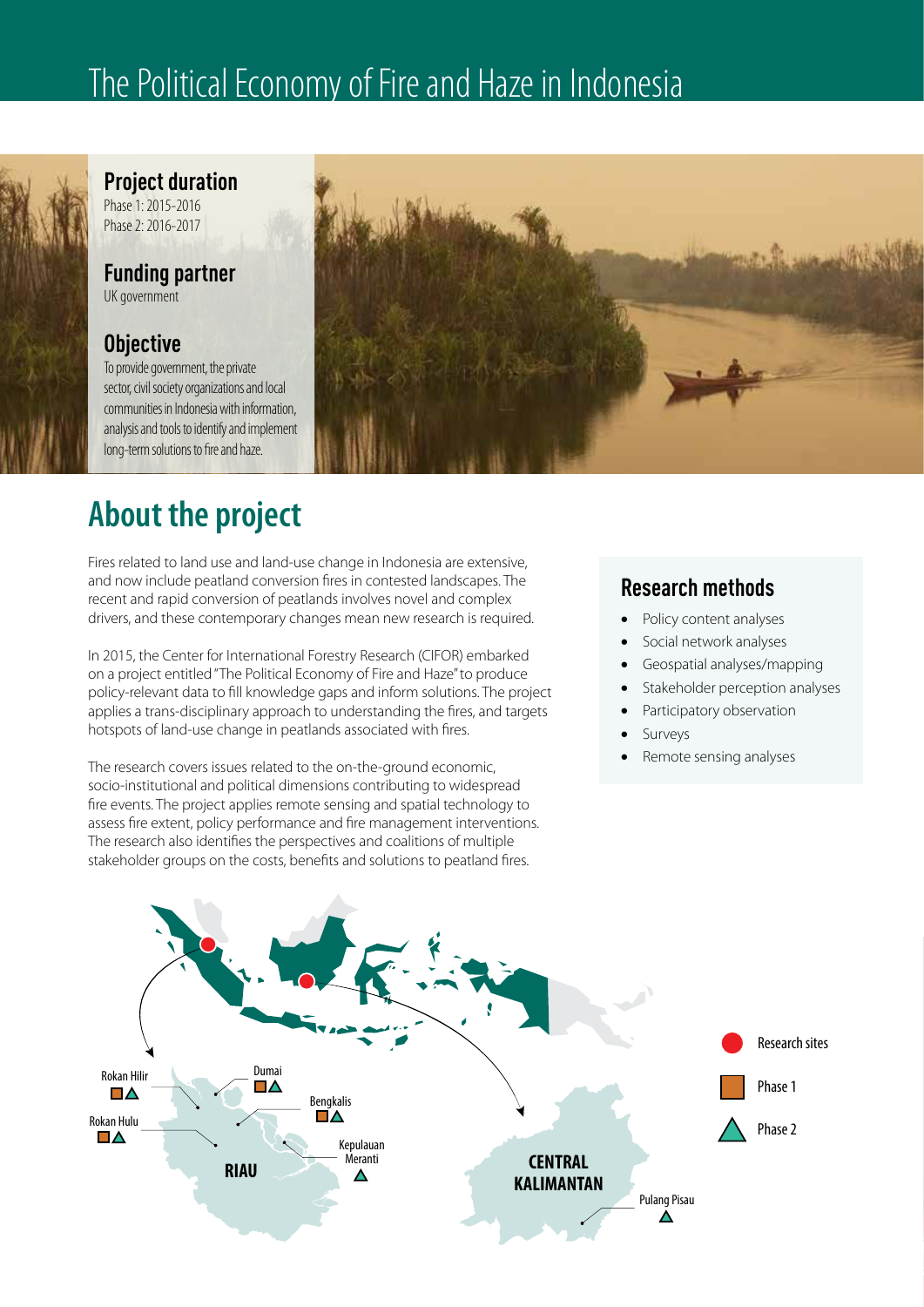## **What we know: Phase 1 results**

The first phase of the project started in 2015, utilizing a range of scientific approaches and methods to understand a complex issue. Research focused on three major themes:

#### Broader drivers and the political economy

A diverse network of powerful actors including local elites, absentee investors and migrant groups, as well as a "culture of patronage", are involved in the political economy of fire and haze. This context demands that policy measures are designed to reflect this situation. One example is to employ appropriate mixes of carrots and sticks depending on the target group, fire risk and landscape context.

#### **Led by Herry Purnomo, h.purnomo@cgiar.org**

### Role of satellite-based technology

Overlapping land claims limit the role of technology in identifying drivers of fire and the actors involved, and assessing fire management policy performance. The widespread reliance on satellite data (e.g. hotspots) overlaid with spatial data (e.g. concessions) is insufficient given the mismatch between *de jure* and *de facto* land management and claims. One suggestion for improvement is to combine high-resolution satellite imagery with extensive field investigations of *de facto land ownership, claims and disputes inside and outside*  concessions. Such activities could fall under Indonesia's One Map Policy and its remit to identify and resolve overlapping land claims, and also feed into Indonesia's centralized Land Registry.

#### **Led by David Gaveau, d.gaveau@cgiar.org**

#### Stakeholder perceptions: Solutions, benefits and burdens

The solutions for sustainable peatland management that are perceived as most effective also generate the most disagreement. These options include peat rewetting, revoking rogue company licenses and the increased use of canals to fight fires. Given the many actors involved, efforts at mediation and dialogue between them will be necessary to reach mutually agreed solutions. Regarding the burdens of fire, areas of consensus relate to impacts on health, environment and quality of life. Such uniformly prioritized burdens could provide part of a powerful language for communication designed to encourage behavioral change.

#### **Led by Rachel Carmenta, [r.carmenta@cgiar.org](mailto:r.carmenta@cgiar.org)**

#### **Partners**

- Climate Change Control Directorate-General, Ministry of Environment and Forestry
- University of Riau
- Riau provincial government
- Riau Forest Rescue Network (JIKALAHARI)
- King's College London
- Lancaster University
- University of Cambridge